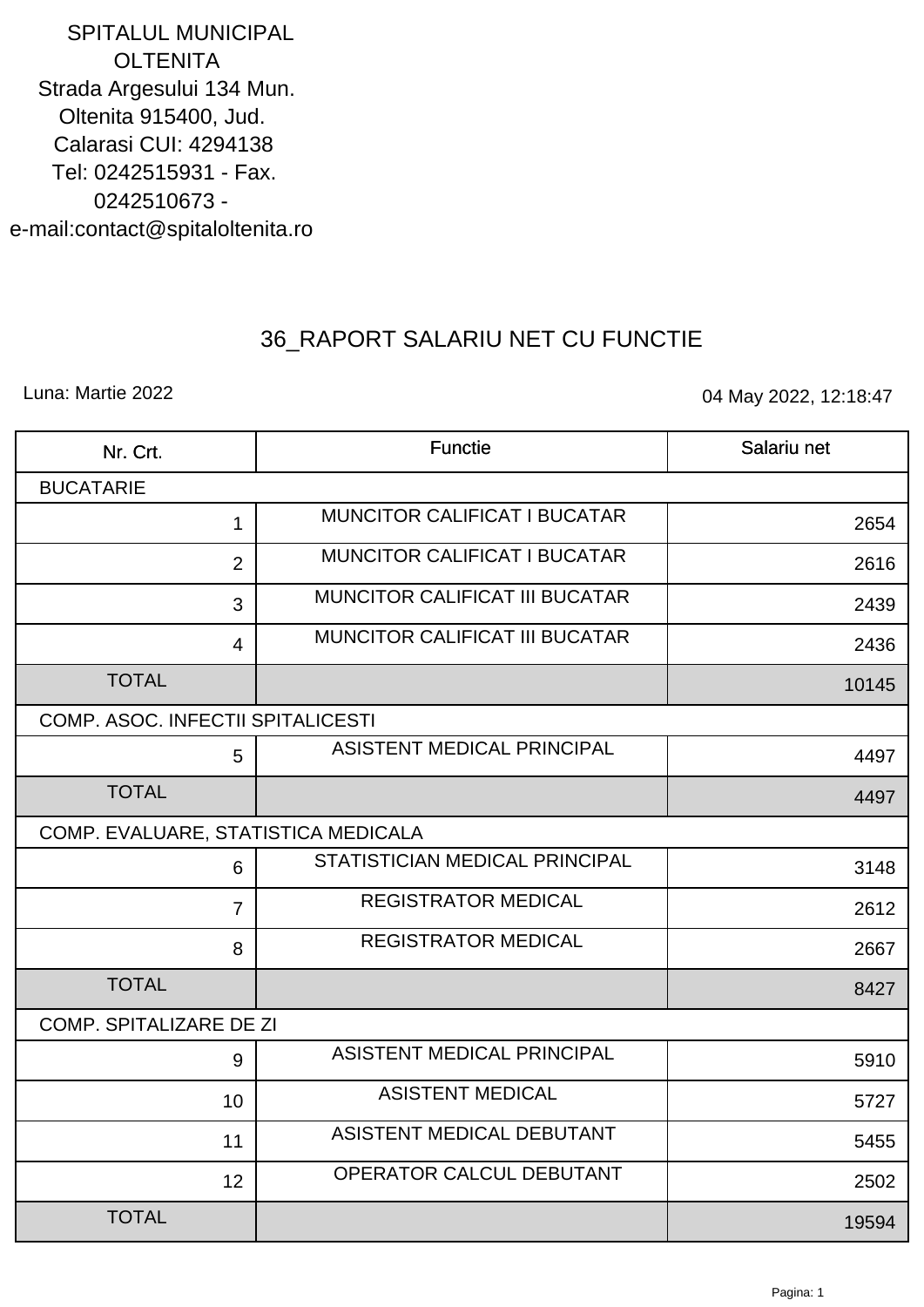| <b>COMP.PNEUMOLOGIE</b><br><b>MEDIC PRIMAR</b><br>13<br><b>MEDIC PRIMAR COORDONATOR</b><br>14<br><b>ASISTENT MEDICAL PRINCIPAL</b><br>15<br><b>ASISTENT MEDICAL PRINCIPAL</b><br>16<br>ASISTENT MEDICAL PRINCIPAL<br>17<br><b>ASISTENT MEDICAL PRINCIPAL</b><br>18 | 3073<br>17625<br>7062<br>6181 |
|--------------------------------------------------------------------------------------------------------------------------------------------------------------------------------------------------------------------------------------------------------------------|-------------------------------|
|                                                                                                                                                                                                                                                                    |                               |
|                                                                                                                                                                                                                                                                    |                               |
|                                                                                                                                                                                                                                                                    |                               |
|                                                                                                                                                                                                                                                                    |                               |
|                                                                                                                                                                                                                                                                    |                               |
|                                                                                                                                                                                                                                                                    | 5981                          |
|                                                                                                                                                                                                                                                                    | 5036                          |
| ASISTENT MEDICAL PRINCIPAL<br>19                                                                                                                                                                                                                                   | 6564                          |
| <b>INFIRMIERA</b><br>20                                                                                                                                                                                                                                            | 4025                          |
| <b>INFIRMIERA</b><br>21                                                                                                                                                                                                                                            | 4141                          |
| INFIRMIERA (upu/smurd)<br>22                                                                                                                                                                                                                                       | 3804                          |
| <b>INFIRMIERA</b><br>23                                                                                                                                                                                                                                            | 4053                          |
| <b>INGRIJITOARE</b><br>24                                                                                                                                                                                                                                          | 3407                          |
| <b>INGRIJITOARE</b><br>25                                                                                                                                                                                                                                          | 3778                          |
| <b>TOTAL</b>                                                                                                                                                                                                                                                       | 74730                         |
| <b>CPU</b>                                                                                                                                                                                                                                                         |                               |
| <b>MEDIC PRIMAR</b><br>26                                                                                                                                                                                                                                          | $\overline{0}$                |
| <b>MEDIC SPECIALIST</b><br>27                                                                                                                                                                                                                                      | 0                             |
| <b>ASISTENT SOCIAL PRINCIPAL</b><br>28                                                                                                                                                                                                                             | 3369                          |
| ASISTENT MEDICAL PRINCIPAL SEF<br>29<br>(upu/smurd)                                                                                                                                                                                                                | 7198                          |
| ASISTENT MEDICAL PRINCIPAL<br>30                                                                                                                                                                                                                                   | 5570                          |
| ASISTENT MEDICAL PRINCIPAL (upu/smurd)<br>31                                                                                                                                                                                                                       | 6048                          |
|                                                                                                                                                                                                                                                                    | 5855                          |
| <b>ASISTENT MEDICAL PRINCIPAL</b><br>32                                                                                                                                                                                                                            |                               |
| ASISTENT MEDICAL PRINCIPAL<br>33                                                                                                                                                                                                                                   | 5650                          |
| <b>ASISTENT MEDICAL PRINCIPAL</b><br>34                                                                                                                                                                                                                            | 5997                          |
| ASISTENT MEDICAL PRINCIPAL<br>35                                                                                                                                                                                                                                   | 5718                          |
| ASISTENT MEDICAL PRINCIPAL<br>36                                                                                                                                                                                                                                   | 5910                          |
| <b>ASISTENT MEDICAL PRINCIPAL</b><br>37                                                                                                                                                                                                                            | 5687                          |
| ASISTENT MEDICAL PRINCIPAL<br>38                                                                                                                                                                                                                                   | 4910                          |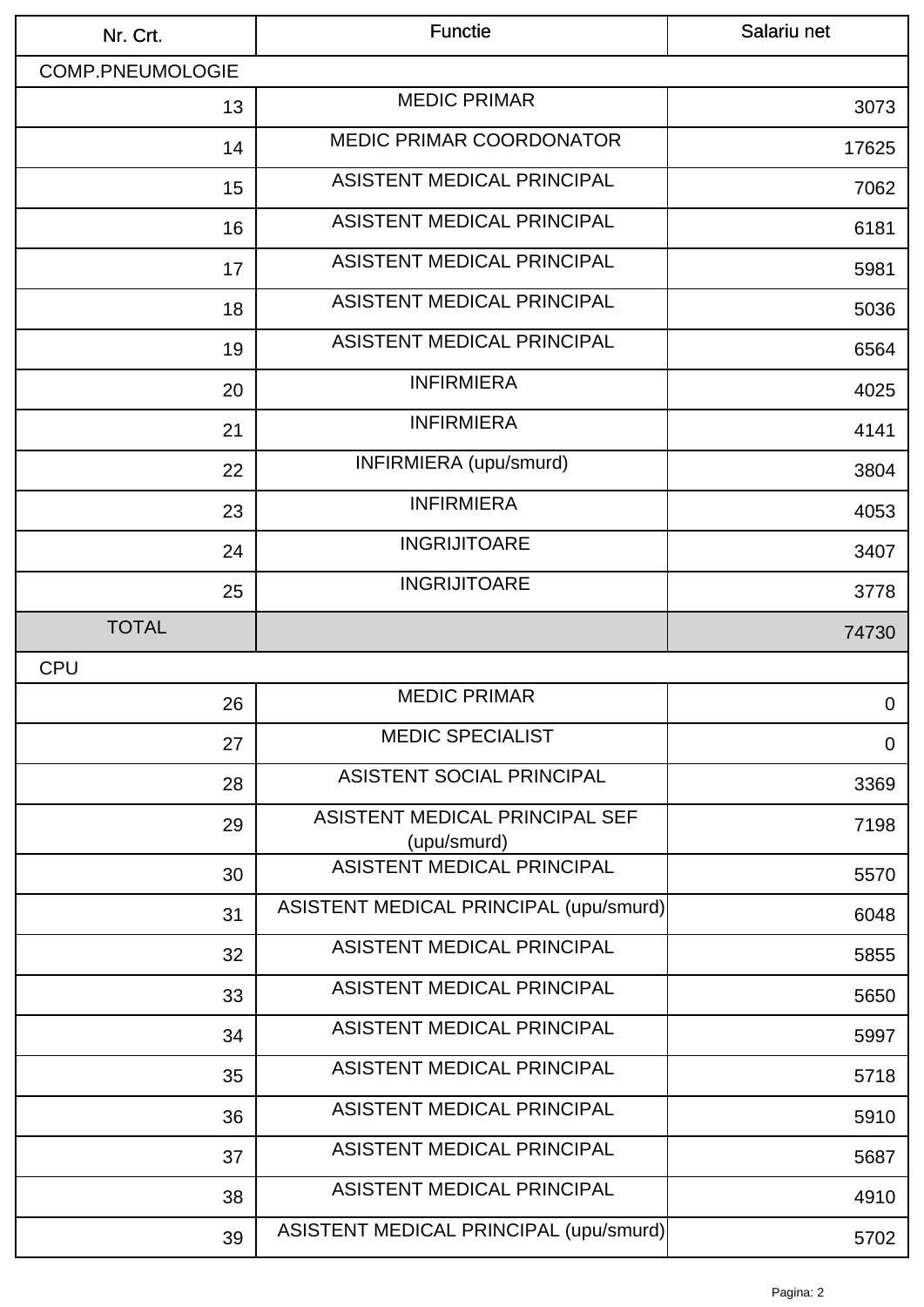| Nr. Crt.         | <b>Functie</b>                         | Salariu net |
|------------------|----------------------------------------|-------------|
| 40               | <b>ASISTENT MEDICAL PRINCIPAL</b>      | 6074        |
| 41               | <b>ASISTENT MEDICAL PRINCIPAL</b>      | 5757        |
| 42               | ASISTENT MEDICAL PRINCIPAL             | 5997        |
| 43               | ASISTENT MEDICAL PRINCIPAL (upu/smurd) | 5718        |
| 44               | <b>ASISTENT MEDICAL PRINCIPAL</b>      | 5241        |
| 45               | <b>ASISTENT MEDICAL PRINCIPAL</b>      | 5306        |
| 46               | <b>ASISTENT MEDICAL PRINCIPAL</b>      | 6406        |
| 47               | <b>ASISTENT MEDICAL PRINCIPAL</b>      | 5995        |
| 48               | ASISTENT MEDICAL PRINCIPAL             | 5997        |
| 49               | ASISTENT MEDICAL PRINCIPAL             | 5997        |
| 50               | <b>REGISTRATOR MEDICAL PRINCIPAL</b>   | 2724        |
| 51               | <b>REGISTRATOR MEDICAL</b>             | $\mathbf 0$ |
| 52               | <b>REGISTRATOR MEDICAL</b>             | 2764        |
| 53               | <b>REGISTRATOR MEDICAL</b>             | 2610        |
| 54               | REGISTRATOR MEDICAL                    | 2764        |
| 55               | <b>INFIRMIERA</b>                      | 3299        |
| 56               | <b>INFIRMIERA</b>                      | 4139        |
| 57               | <b>INGRIJITOARE</b>                    | 2902        |
| 58               | INGRIJITOARE (upu/smurd)               | 3859        |
| 59               | <b>INGRIJITOARE</b>                    | 3771        |
| 60               | <b>BRANCARDIER</b>                     | 3207        |
| 61               | <b>BRANCARDIER</b>                     | 3207        |
| <b>TOTAL</b>     |                                        | 161348      |
| DISPENSAR T.B.C. |                                        |             |
| 62               | <b>MEDIC SPECIALIST</b>                | 12055       |
| 63               | <b>ASISTENT MEDICAL PRINCIPAL</b>      | 5569        |
| 64               | <b>ASISTENT MEDICAL PRINCIPAL</b>      | 5467        |
| 65               | <b>ASISTENT MEDICAL PRINCIPAL</b>      | 5484        |
| 66               | ASISTENT MEDICAL PRINCIPAL             | $\mathbf 0$ |
| 67               | ASISTENT MEDICAL PRINCIPAL             | 0           |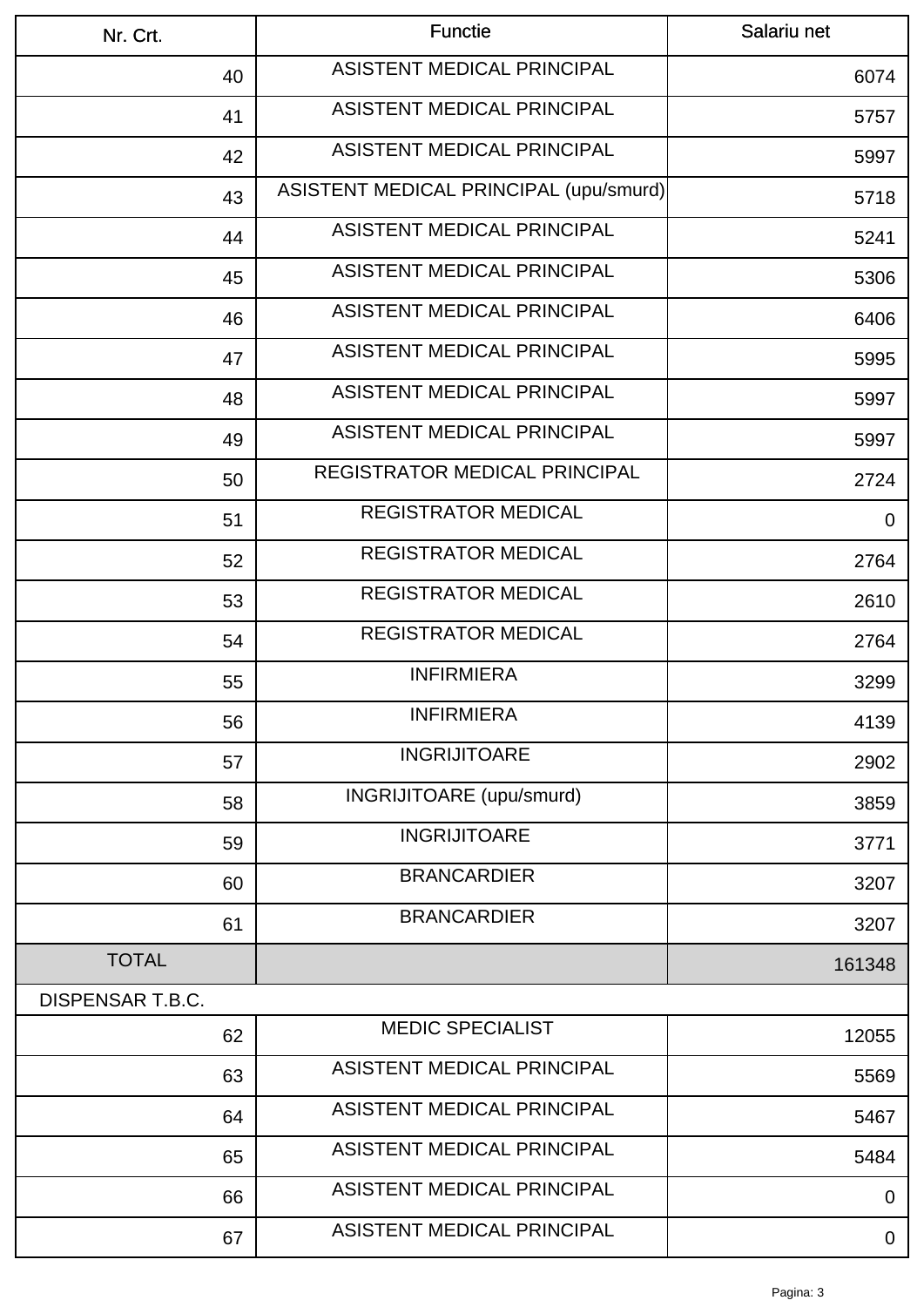| Nr. Crt.                         | <b>Functie</b>                                   | Salariu net |
|----------------------------------|--------------------------------------------------|-------------|
| 68                               | <b>ASISTENT MEDICAL PRINCIPAL</b>                | 5730        |
| 69                               | ASISTENT MEDICAL PRINCIPAL                       | 6589        |
| 70                               | ASISTENT MEDICAL PRINCIPAL                       | 5552        |
| 71                               | <b>ASISTENT MEDICAL</b>                          | $\mathbf 0$ |
| 72                               | ASISTENT MEDICAL DEBUTANT                        | 1588        |
| 73                               | <b>INGRIJITOARE</b>                              | 3290        |
| <b>TOTAL</b>                     |                                                  | 51324       |
| POLICL DERMATOVENERO             |                                                  |             |
| 74                               | <b>MEDIC SPECIALIST</b>                          | 10146       |
| 75                               | <b>MEDIC SPECIALIST</b>                          | 3179        |
| 76                               | ASISTENT MEDICAL PRINCIPAL                       | 3398        |
| <b>TOTAL</b>                     |                                                  | 16723       |
| POLICL ENDOCRINOLOGIE            |                                                  |             |
| 77                               | <b>MEDIC SPECIALIST</b>                          | 11347       |
| <b>TOTAL</b>                     |                                                  | 11347       |
| POLICL ORL                       |                                                  |             |
| 78                               | <b>MEDIC SPECIALIST</b>                          | 10973       |
| <b>TOTAL</b>                     |                                                  | 10973       |
| POLICL ORTOPEDIE - TRAUMATOLOGIE |                                                  |             |
| 79                               | ASISTENT MEDICAL PRINCIPAL                       | 3058        |
| <b>TOTAL</b>                     |                                                  | 3058        |
| <b>POLICL PSIHIATRIE</b>         |                                                  |             |
| 80                               | <b>MEDIC SPECIALIST</b>                          | 11598       |
| 81                               | ASISTENT MEDICAL PRINCIPAL                       | 4056        |
| <b>TOTAL</b>                     |                                                  | 15654       |
| <b>POLICL PSIHIATRIE PE</b>      |                                                  |             |
| 82                               | <b>MEDIC SPECIALIST</b>                          | 9519        |
| 83                               | ASISTENT MEDICAL PRINCIPAL                       | 4075        |
| <b>TOTAL</b>                     |                                                  | 13594       |
|                                  | POLICL.RECUPERARE MEDICINA FIZICA SI BALNEOLOGIE |             |
| 84                               | ASISTENT MEDICAL PRINCIPAL                       | 3405        |
| <b>TOTAL</b>                     |                                                  | 3405        |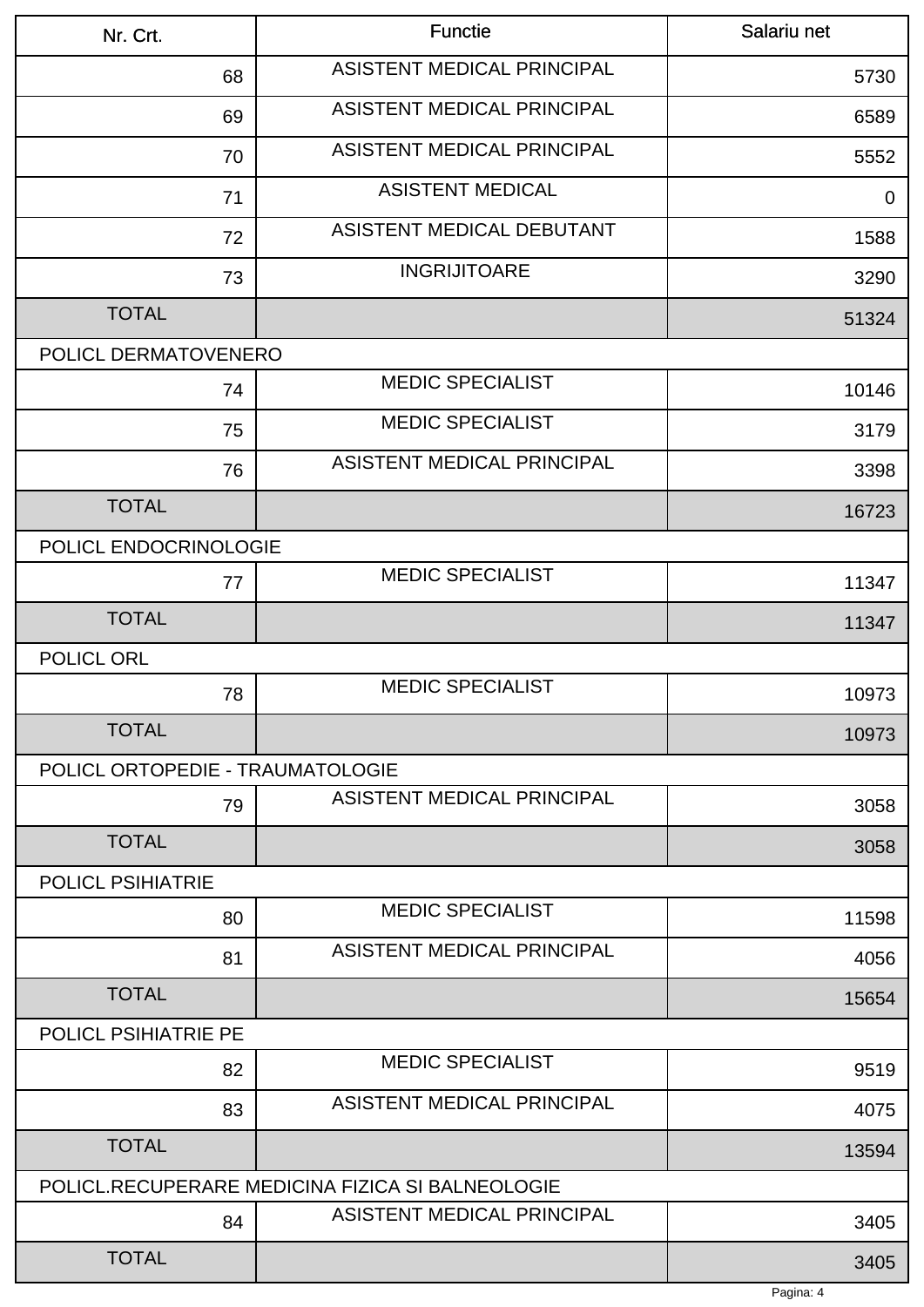| Nr. Crt.               | <b>Functie</b>               | Salariu net |
|------------------------|------------------------------|-------------|
| POLICL.REGISTRATURA    |                              |             |
| 85                     | <b>INGRIJITOARE</b>          | 3847        |
| <b>TOTAL</b>           |                              | 3847        |
| POLICLINICA PSIHOLOGIE |                              |             |
| 86                     | <b>PSIHOLOG</b>              | 3685        |
| <b>TOTAL</b>           |                              | 3685        |
| <b>PORTARI</b>         |                              |             |
| 87                     | <b>PORTAR</b>                | 2525        |
| 88                     | <b>PORTAR</b>                | 2411        |
| 89                     | <b>PORTAR</b>                | 2483        |
| <b>TOTAL</b>           |                              | 7419        |
| <b>REZIDENT AN I</b>   |                              |             |
| 90                     | <b>MEDIC REZIDENT AN I</b>   | $\mathbf 0$ |
| <b>TOTAL</b>           |                              | $\theta$    |
| <b>REZIDENT AN II</b>  |                              |             |
| 91                     | <b>MEDIC REZIDENT AN II</b>  | 7654        |
| 92                     | MEDIC REZIDENT AN II         | 6527        |
| 93                     | MEDIC REZIDENT AN II         | 6448        |
| 94                     | <b>MEDIC REZIDENT AN II</b>  | 7300        |
| 95                     | MEDIC REZIDENT AN II         | 4199        |
| 96                     | <b>MEDIC REZIDENT AN II</b>  | 6805        |
| 97                     | <b>MEDIC REZIDENT AN II</b>  | 4615        |
| 98                     | <b>MEDIC REZIDENT AN II</b>  | 4306        |
| 99                     | <b>MEDIC REZIDENT AN II</b>  | 7137        |
| 100                    | <b>MEDIC REZIDENT AN II</b>  | 5020        |
| 101                    | MEDIC REZIDENT AN II         | 4351        |
| 102                    | <b>MEDIC REZIDENT AN II</b>  | 6246        |
| 103                    | MEDIC REZIDENT AN II         | 4985        |
| <b>TOTAL</b>           |                              | 75593       |
| <b>REZIDENT AN III</b> |                              |             |
| 104                    | <b>MEDIC REZIDENT AN III</b> | 6396        |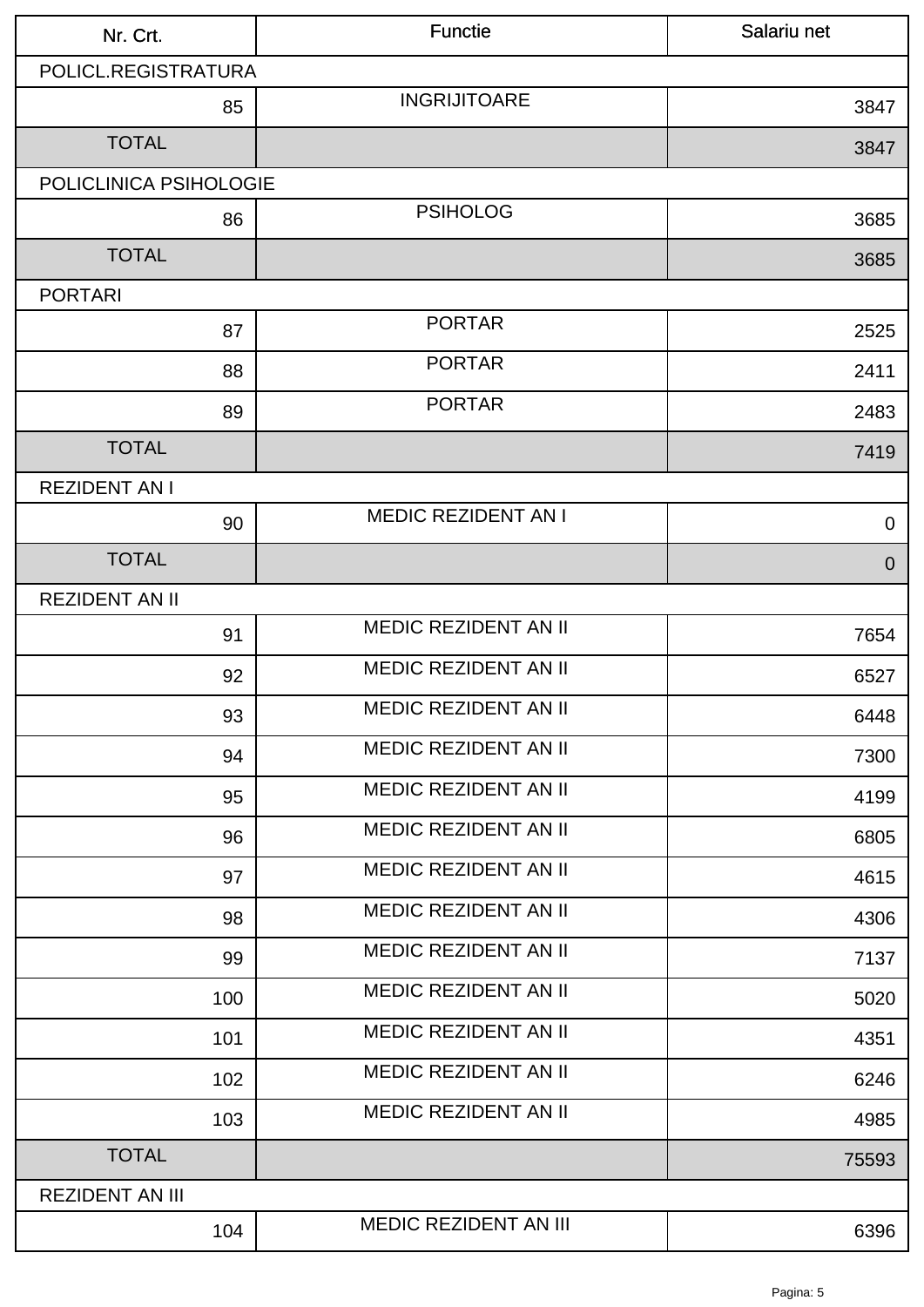| Nr. Crt.                         | <b>Functie</b>                                | Salariu net |
|----------------------------------|-----------------------------------------------|-------------|
| <b>TOTAL</b>                     |                                               | 6396        |
| <b>REZIDENT AN IV</b>            |                                               |             |
| 105                              | <b>MEDIC REZIDENT AN IV</b>                   | 5488        |
| 106                              | MEDIC REZIDENT AN IV                          | 10494       |
| 107                              | <b>MEDIC REZIDENT AN IV</b>                   | 6309        |
| <b>TOTAL</b>                     |                                               | 22291       |
| SERVICIUL DE ANATOMIE PATOLOGICA |                                               |             |
| 108                              | <b>MEDIC SPECIALIST</b>                       | 12939       |
| 109                              | <b>AUTOPSIER</b>                              | 5168        |
| <b>TOTAL</b>                     |                                               | 18107       |
| <b>SMC</b>                       |                                               |             |
| 110                              | <b>CONSILIER JURIDIC I A</b>                  | 3639        |
| 111                              | REFERENT DE SPECIALITATE DEBUTANT             | 2568        |
| <b>TOTAL</b>                     |                                               | 6207        |
| <b>SPALATORIE</b>                |                                               |             |
| 112                              | <b>SPALATOREASA</b>                           | 2330        |
| 113                              | <b>SPALATOREASA</b>                           | 2216        |
| 114                              | <b>MUNCITOR CALIFICAT I LENJEREASA</b>        | 2347        |
| <b>TOTAL</b>                     |                                               | 6893        |
| SPITAL A.T.I.                    |                                               |             |
| 115                              | MEDIC PRIMAR SEF SECTIE (upu/smurd)           | 18405       |
| 116                              | ASISTENT MEDICAL PRINCIPAL SEF<br>(upu/smurd) | 6657        |
| 117                              | ASISTENT MEDICAL PRINCIPAL (upu/smurd)        | 6583        |
| 118                              | ASISTENT MEDICAL PRINCIPAL (upu/smurd)        | 5578        |
| 119                              | ASISTENT MEDICAL PRINCIPAL (upu/smurd)        | 6008        |
| 120                              | ASISTENT MEDICAL PRINCIPAL (upu/smurd)        | 6247        |
| 121                              | ASISTENT MEDICAL PRINCIPAL (upu/smurd)        | 6011        |
| 122                              | ASISTENT MEDICAL PRINCIPAL (upu/smurd)        | 6010        |
| 123                              | ASISTENT MEDICAL PRINCIPAL (upu/smurd)        | 6034        |
| 124                              | ASISTENT MEDICAL PRINCIPAL (upu/smurd)        | 5862        |
| 125                              | ASISTENT MEDICAL PRINCIPAL (upu/smurd)        | 6249        |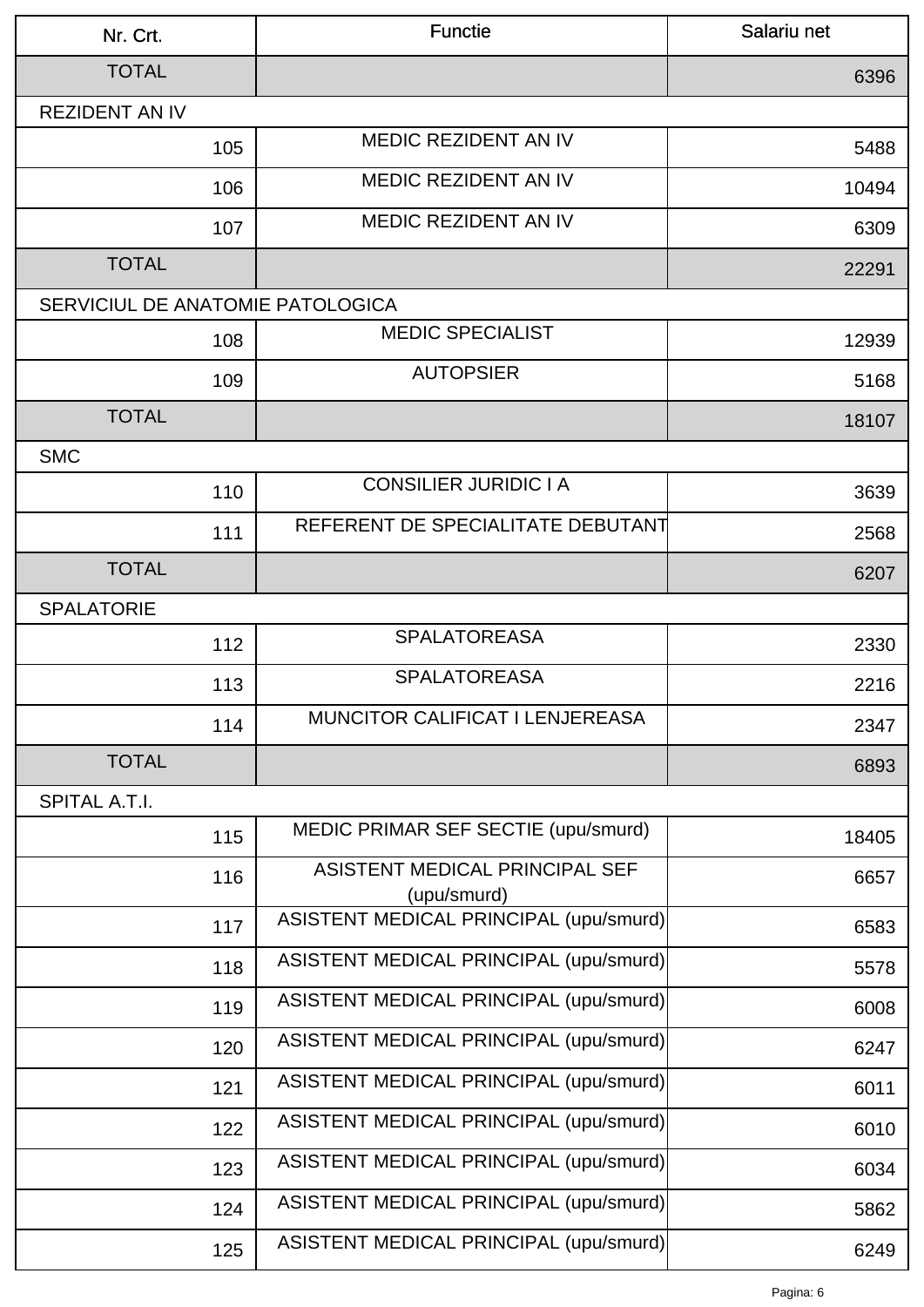| Nr. Crt.                | <b>Functie</b>                                      | Salariu net |
|-------------------------|-----------------------------------------------------|-------------|
| 126                     | ASISTENT MEDICAL PRINCIPAL (upu/smurd)              | 7029        |
| 127                     | INFIRMIERA (upu/smurd)                              | 4063        |
| 128                     | INFIRMIERA (upu/smurd)                              | 4149        |
| 129                     | INFIRMIERA (upu/smurd)                              | 4280        |
| 130                     | INFIRMIERA (upu/smurd)                              | 4279        |
| 131                     | INGRIJITOARE (upu/smurd)                            | 3596        |
| 132                     | INGRIJITOARE (upu/smurd)                            | 3905        |
| 133                     | <b>INGRIJITOARE</b> (upu/smurd)                     | 3003        |
| 134                     | <b>INGRIJITOARE</b>                                 | 1902        |
| 135                     | <b>BRANCARDIER</b>                                  | 3538        |
| 136                     | <b>BRANCARDIER</b>                                  | 3628        |
| <b>TOTAL</b>            |                                                     | 123016      |
|                         | SPITAL - CABINET DIABET NUTRITIE SI BOLI METABOLICE |             |
| 137                     | <b>MEDIC PRIMAR</b>                                 | 14469       |
| <b>TOTAL</b>            |                                                     | 14469       |
| <b>SPITAL CHIRURGIE</b> |                                                     |             |
| 138                     | <b>MEDIC PRIMAR</b>                                 | 4109        |
| 139                     | <b>MEDIC PRIMAR</b>                                 | 15820       |
| 140                     | <b>MEDIC PRIMAR</b>                                 | 16292       |
| 141                     | <b>MEDIC PRIMAR</b>                                 | $\mathbf 0$ |
| 142                     | <b>MEDIC PRIMAR</b>                                 | 3086        |
| 143                     | MEDIC SPECIALIST SEF SECTIE INTERIMAR               | 13407       |
| 144                     | <b>MEDIC SPECIALIST</b>                             | $\mathbf 0$ |
| 145                     | <b>MEDIC SPECIALIST</b>                             | 3219        |
| 146                     | <b>MEDIC SPECIALIST</b>                             | 12520       |
| 147                     | <b>MEDIC SPECIALIST</b>                             | 11405       |
| 148                     | <b>MEDIC SPECIALIST</b>                             | 13663       |
| 149                     | <b>MEDIC SPECIALIST</b>                             | 3156        |
| 150                     | <b>MEDIC SPECIALIST</b>                             | 494         |
| 151                     | <b>MEDIC SPECIALIST</b>                             | 4343        |
| 152                     | <b>MEDIC SPECIALIST</b>                             | 1052        |
|                         |                                                     | Pagina: 7   |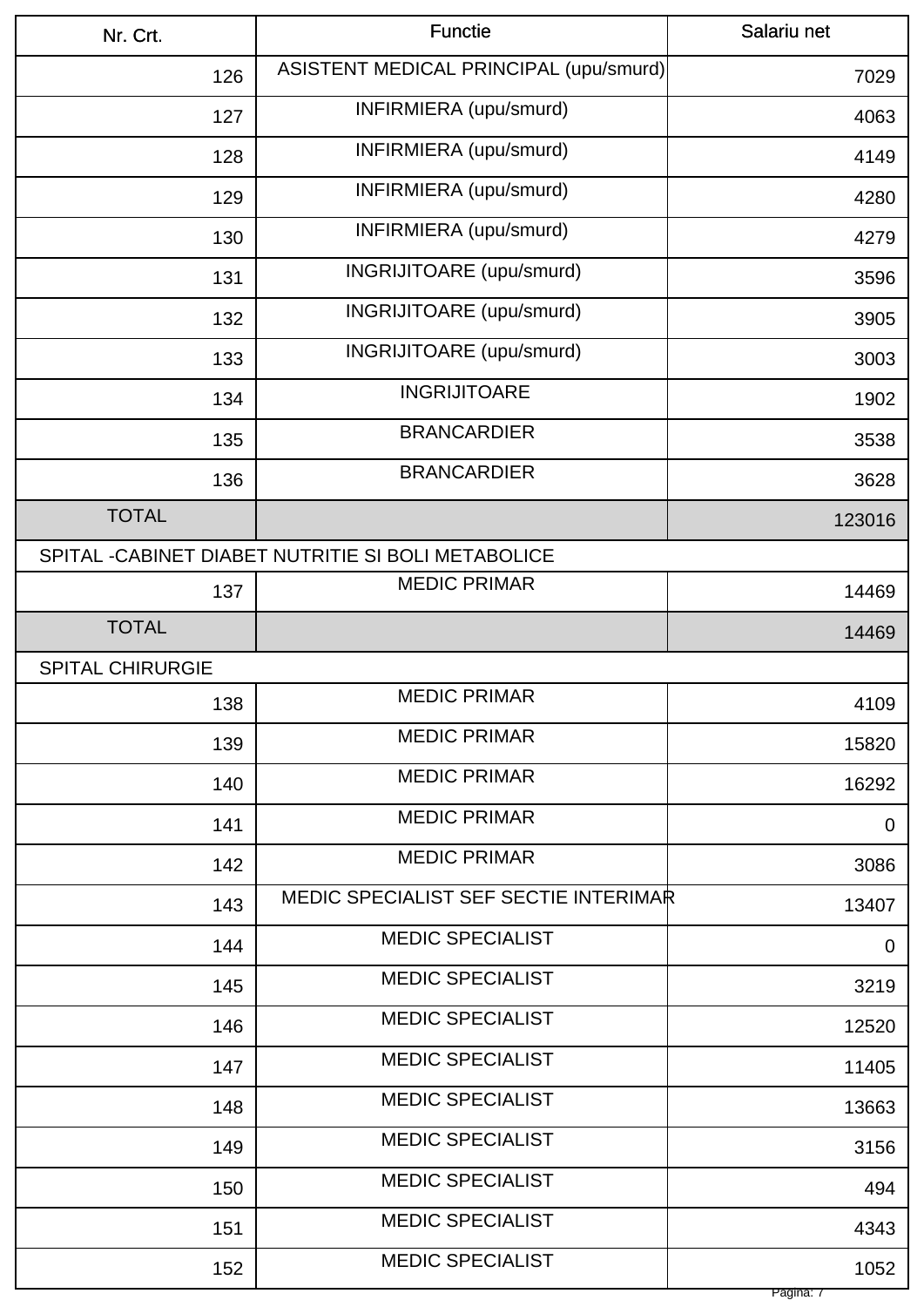| Nr. Crt.               | <b>Functie</b>                    | Salariu net |
|------------------------|-----------------------------------|-------------|
| 153                    | ASISTENT MEDICAL PRINCIPAL SEF    | 7274        |
| 154                    | ASISTENT MEDICAL PRINCIPAL        | 6051        |
| 155                    | <b>ASISTENT MEDICAL PRINCIPAL</b> | 5364        |
| 156                    | ASISTENT MEDICAL PRINCIPAL        | 4950        |
| 157                    | ASISTENT MEDICAL PRINCIPAL        | 4857        |
| 158                    | <b>ASISTENT MEDICAL PRINCIPAL</b> | 6004        |
| 159                    | <b>ASISTENT MEDICAL</b>           | 5732        |
| 160                    | <b>INFIRMIERA</b>                 | 4140        |
| 161                    | <b>INGRIJITOARE</b>               | 1887        |
| 162                    | <b>INGRIJITOARE</b>               | 3815        |
| 163                    | <b>INGRIJITOARE</b>               | 3772        |
| 164                    | <b>INGRIJITOARE</b>               | 3690        |
| 165                    | <b>INGRIJITOARE</b>               | 3772        |
| <b>TOTAL</b>           |                                   | 163874      |
| <b>SPITAL FARMACIE</b> |                                   |             |
| 166                    | <b>FARMACIST SEF SECTIE</b>       | 5305        |
| 167                    | <b>ASISTENT MEDICAL PRINCIPAL</b> | 3491        |
| 168                    | ASISTENT MEDICAL PRINCIPAL        | 4267        |
| 169                    | ASISTENT MEDICAL PRINCIPAL        | 3411        |
| 170                    | <b>ASISTENT MEDICAL</b>           | 3317        |
| 171                    | <b>INGRIJITOARE</b>               | 2540        |
| <b>TOTAL</b>           |                                   | 22331       |
| <b>SPITAL INTERNE</b>  |                                   |             |
| 172                    | <b>MEDIC PRIMAR SEF SECTIE</b>    | 16507       |
| 173                    | <b>MEDIC PRIMAR</b>               | 5116        |
| 174                    | <b>MEDIC PRIMAR</b>               | 13544       |
| 175                    | <b>MEDIC SPECIALIST</b>           | 3782        |
| 176                    | <b>MEDIC SPECIALIST</b>           | 11748       |
| 177                    | <b>MEDIC SPECIALIST</b>           | 4332        |
| 178                    | <b>MEDIC SPECIALIST</b>           | 1636        |
| 179                    | <b>MEDIC SPECIALIST</b>           | 2953        |
|                        |                                   | Pagina: 8   |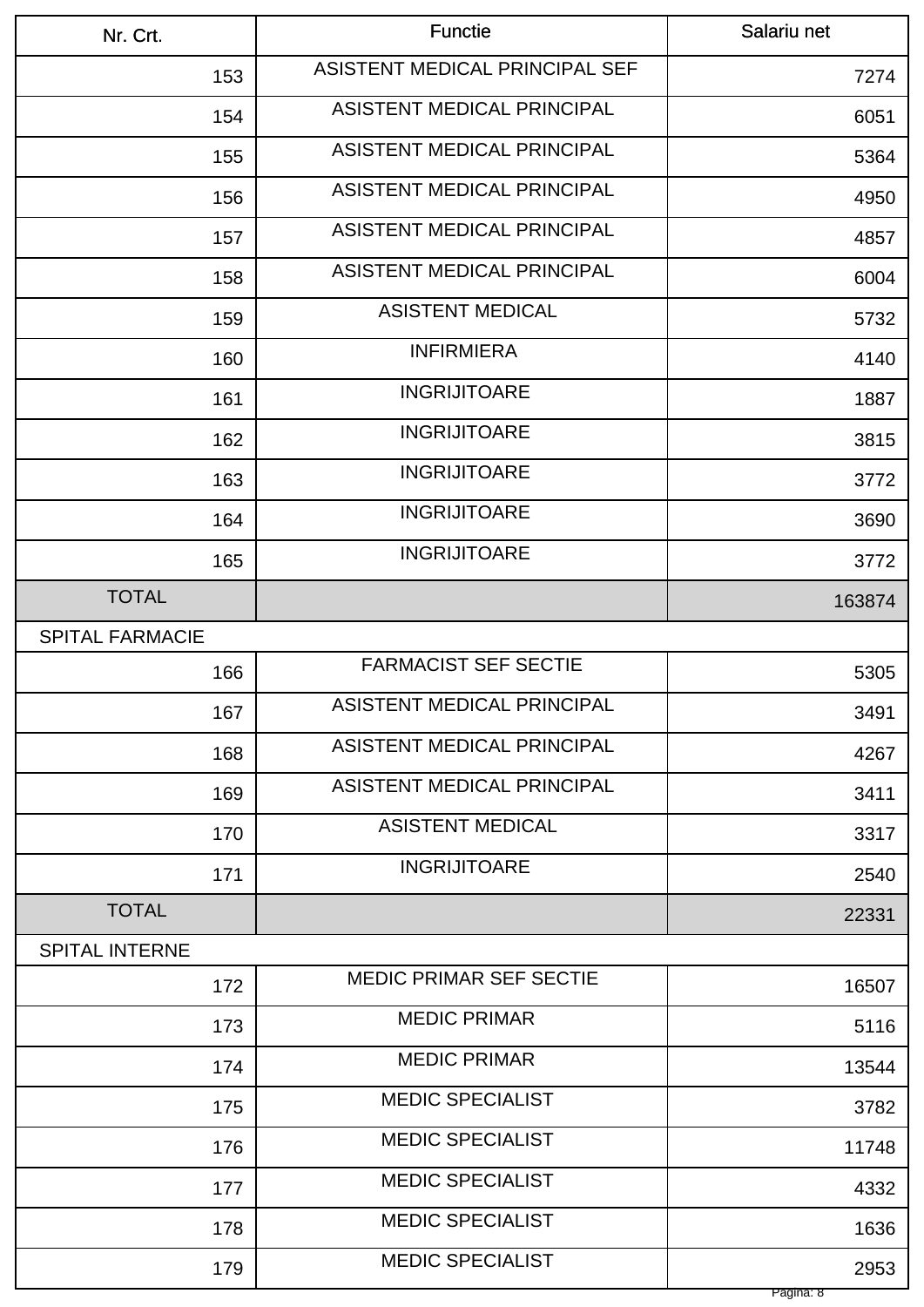| Nr. Crt.                    | <b>Functie</b>                    | Salariu net |
|-----------------------------|-----------------------------------|-------------|
| 180                         | ASISTENT MEDICAL PRINCIPAL SEF    | 6870        |
| 181                         | ASISTENT MEDICAL PRINCIPAL        | 6056        |
| 182                         | ASISTENT MEDICAL PRINCIPAL        | 6128        |
| 183                         | ASISTENT MEDICAL PRINCIPAL        | 5855        |
| 184                         | ASISTENT MEDICAL PRINCIPAL        | 5715        |
| 185                         | <b>ASISTENT MEDICAL PRINCIPAL</b> | 6184        |
| 186                         | ASISTENT MEDICAL PRINCIPAL        | 5018        |
| 187                         | ASISTENT MEDICAL PRINCIPAL        | 6128        |
| 188                         | ASISTENT MEDICAL PRINCIPAL        | 6074        |
| 189                         | <b>ASISTENT MEDICAL</b>           | 5745        |
| 190                         | <b>ASISTENT MEDICAL</b>           | 5790        |
| 191                         | ASISTENT MEDICAL DEBUTANT         | 4811        |
| 192                         | <b>INFIRMIERA</b>                 | 4033        |
| 193                         | <b>INFIRMIERA</b>                 | 3976        |
| 194                         | <b>INFIRMIERA</b>                 | 4077        |
| 195                         | <b>INGRIJITOARE</b>               | 3628        |
| 196                         | <b>INGRIJITOARE</b>               | 3753        |
| 197                         | <b>INGRIJITOARE</b>               | 3046        |
| 198                         | <b>INGRIJITOARE</b>               | 3327        |
| <b>TOTAL</b>                |                                   | 155832      |
| <b>SPITAL LAB.REC.MED.F</b> |                                   |             |
| 199                         | ASISTENT MEDICAL PRINCIPAL        | 3391        |
| 200                         | ASISTENT MEDICAL PRINCIPAL        | 4246        |
| <b>TOTAL</b>                |                                   | 7637        |
| <b>SPITAL LABORATOR</b>     |                                   |             |
| 201                         | <b>CHIMIST PRINCIPAL</b>          | 4811        |
| 202                         | ASISTENT MEDICAL PRINCIPAL        | 3659        |
| 203                         | ASISTENT MEDICAL PRINCIPAL        | 3652        |
| 204                         | ASISTENT MEDICAL PRINCIPAL        | 3838        |
| 205                         | ASISTENT MEDICAL PRINCIPAL        | 3693        |
| 206                         | <b>INGRIJITOARE</b>               | 2235        |
|                             |                                   | Pagina: 9   |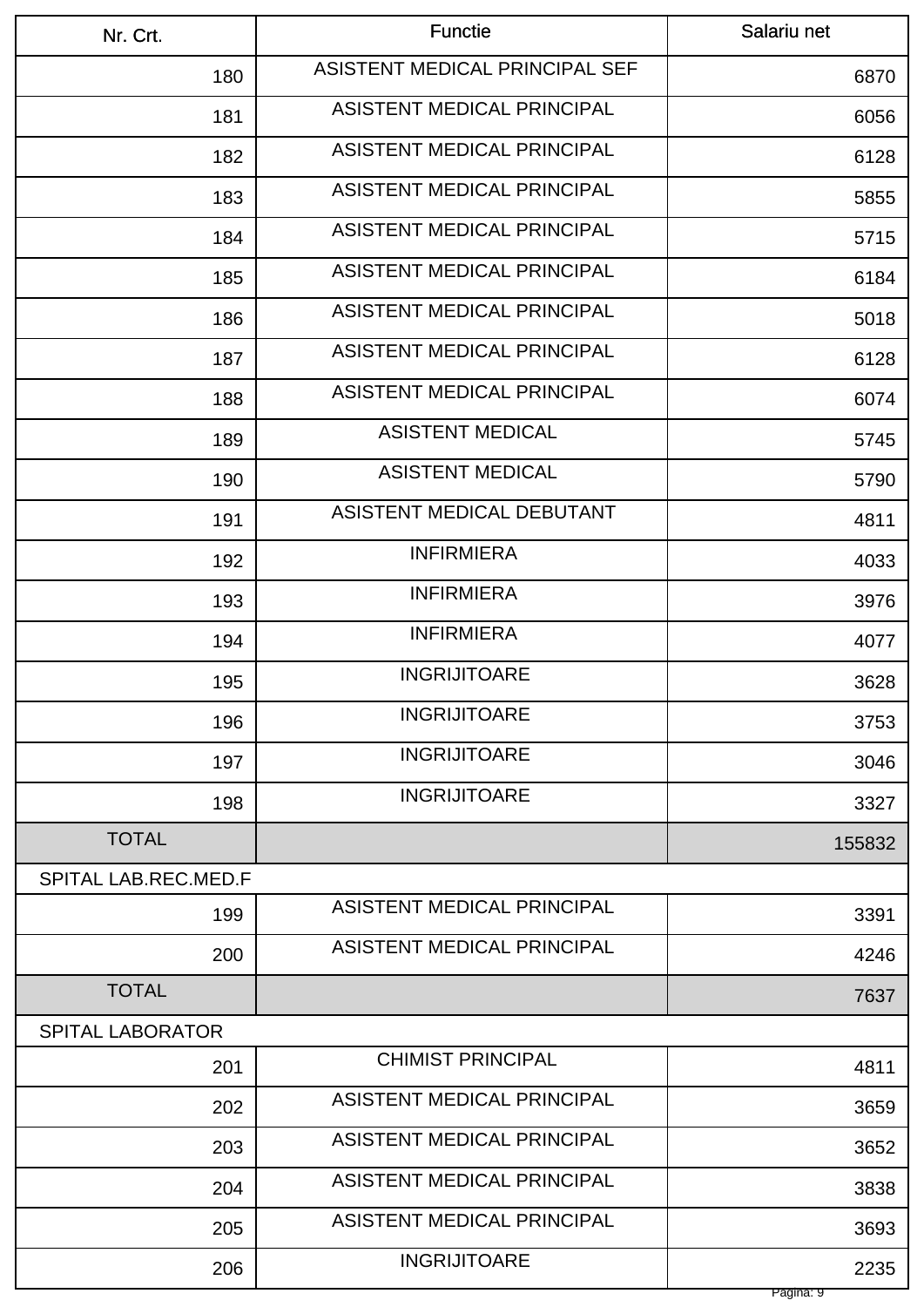| Nr. Crt.                | <b>Functie</b>                              | Salariu net |
|-------------------------|---------------------------------------------|-------------|
| <b>TOTAL</b>            |                                             | 21888       |
| <b>SPITAL MUNCITORI</b> |                                             |             |
| 207                     | <b>MUNCITOR CALIFICAT I LIFTIER</b>         | 3074        |
| 208                     | <b>MUNCITOR CALIFICAT III LIFTIER</b>       | 2731        |
| 209                     | <b>MUNCITOR CALIFICAT II LIFTIER</b>        | 2827        |
| 210                     | <b>MUNCITOR CALIFICAT IV LIFTIER</b>        | 2663        |
| 211                     | <b>MUNCITOR CALIFICAT I ELECTRICIAN</b>     | 2804        |
| 212                     | <b>MUNCITOR CALIFICAT I ELECTRICIAN</b>     | 2978        |
| 213                     | <b>MUNCITOR CALIFICAT I INSTALATOR GAZE</b> | 2652        |
| 214                     | MUNCITOR CALIFICAT I INSTALATOR SANITAR     | 2544        |
| 215                     | MUNCITOR CALIFICAT I INSTALATOR SANITAR     | 2711        |
| 216                     | MUNCITOR CALIFICAT II TELEFONIST            | 2211        |
| 217                     | <b>MUNCITOR CALIFICAT I FOCHIST</b>         | 2838        |
| 218                     | <b>MUNCITOR CALIFICAT III FOCHIST</b>       | 2471        |
| 219                     | <b>MUNCITOR CALIFICAT I ZIDAR</b>           | 2324        |
| 220                     | <b>MUNCITOR CALIFICAT II ZIDAR</b>          | 2399        |
| 221                     | <b>AGENT DDD</b>                            | 2337        |
| 222                     | <b>MUNCITOR NECALIFICAT</b>                 | 2351        |
| 223                     | <b>MUNCITOR NECALIFICAT</b>                 | 2358        |
| 224                     | MUNCITOR CALIFICAT III ELECTRICIAN          | 2622        |
| <b>TOTAL</b>            |                                             | 46895       |
| SPITAL NEONATOLOGIE     |                                             |             |
| 225                     | <b>ASISTENT MEDICAL PRINCIPAL</b>           | 4179        |
| 226                     | ASISTENT MEDICAL PRINCIPAL                  | 4116        |
| 227                     | ASISTENT MEDICAL PRINCIPAL                  | 4256        |
| 228                     | ASISTENT MEDICAL PRINCIPAL                  | 4222        |
| 229                     | ASISTENT MEDICAL PRINCIPAL                  | 4038        |
| 230                     | <b>ASISTENT MEDICAL</b>                     | 3800        |
| 231                     | <b>INFIRMIERA</b>                           | 2945        |
| 232                     | <b>INFIRMIERA</b>                           | 3555        |
| 233                     | <b>INFIRMIERA</b>                           | 3179        |
|                         |                                             | Pagina: 10  |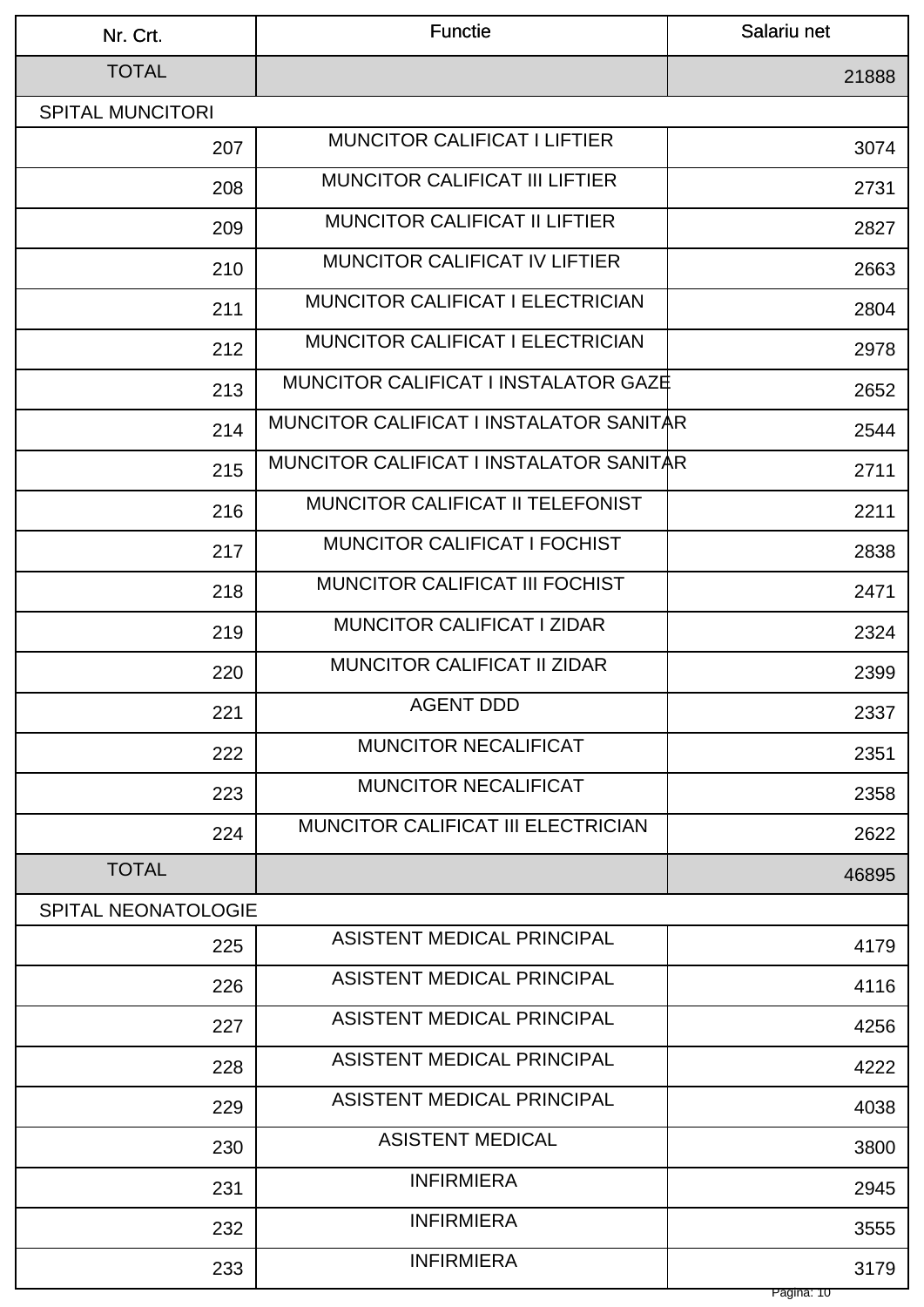| Nr. Crt.                      | <b>Functie</b>                 | Salariu net    |
|-------------------------------|--------------------------------|----------------|
| 234                           | <b>INGRIJITOARE</b>            | 2913           |
| 235                           | <b>INGRIJITOARE</b>            | 3227           |
| <b>TOTAL</b>                  |                                | 40430          |
| SPITAL OBSTETRICA GINECOLOGIE |                                |                |
| 236                           | <b>MEDIC PRIMAR SEF SECTIE</b> | 10642          |
| 237                           | <b>MEDIC PRIMAR</b>            | 3113           |
| 238                           | <b>MEDIC PRIMAR</b>            | 4411           |
| 239                           | <b>MEDIC PRIMAR</b>            | 15991          |
| 240                           | <b>MEDIC PRIMAR</b>            | 14087          |
| 241                           | <b>MEDIC PRIMAR</b>            | $\overline{0}$ |
| 242                           | <b>MEDIC PRIMAR</b>            | 4198           |
| 243                           | <b>MEDIC SPECIALIST</b>        | 4301           |
| 244                           | <b>MEDIC SPECIALIST</b>        | 11888          |
| 245                           | ASISTENT MEDICAL PRINCIPAL SEF | 6085           |
| 246                           | ASISTENT MEDICAL PRINCIPAL     | 5683           |
| 247                           | ASISTENT MEDICAL PRINCIPAL     | 4413           |
| 248                           | ASISTENT MEDICAL PRINCIPAL     | 6134           |
| 249                           | ASISTENT MEDICAL PRINCIPAL     | 5981           |
| 250                           | ASISTENT MEDICAL PRINCIPAL     | 4658           |
| 251                           | ASISTENT MEDICAL PRINCIPAL     | 5862           |
| 252                           | ASISTENT MEDICAL PRINCIPAL     | 5982           |
| 253                           | ASISTENT MEDICAL PRINCIPAL     | 6109           |
| 254                           | ASISTENT MEDICAL PRINCIPAL     | 6049           |
| 255                           | ASISTENT MEDICAL PRINCIPAL     | 5896           |
| 256                           | <b>INFIRMIERA</b>              | 4095           |
| 257                           | <b>INFIRMIERA</b>              | 4043           |
| 258                           | <b>INFIRMIERA</b>              | 3421           |
| 259                           | <b>INFIRMIERA</b>              | 4015           |
| 260                           | <b>INFIRMIERA</b>              | 4026           |
| 261                           | <b>INGRIJITOARE</b>            | 3707           |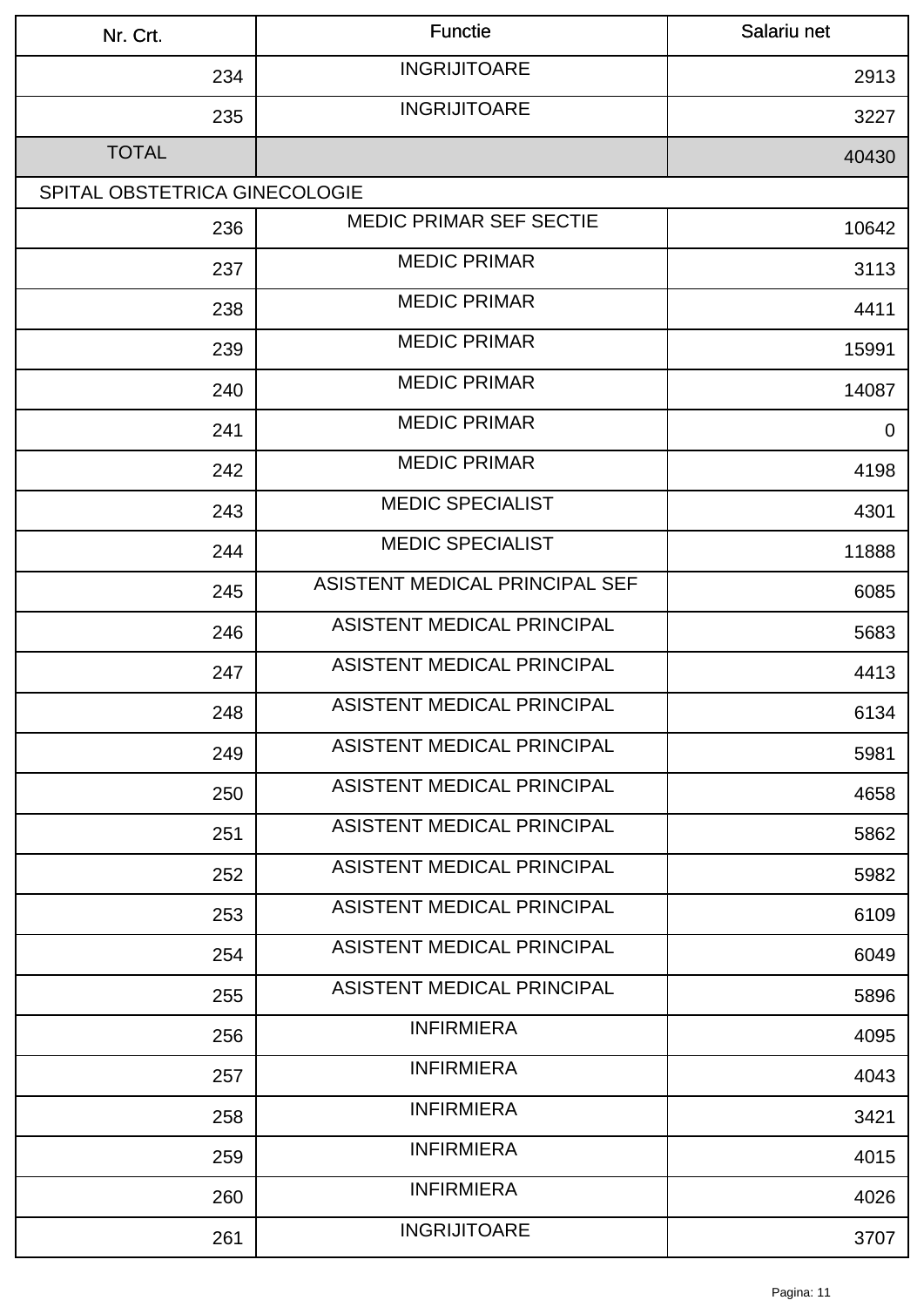| Nr. Crt.                | <b>Functie</b>                               | Salariu net        |
|-------------------------|----------------------------------------------|--------------------|
| <b>TOTAL</b>            |                                              | 154790             |
| <b>SPITAL PEDIATRIE</b> |                                              |                    |
| 262                     | <b>MEDIC SPECIALIST SEF SECTIE INTERIMAR</b> | 15703              |
| 263                     | <b>MEDIC SPECIALIST SEF SECTIE INTERIMAR</b> | 14142              |
| 264                     | <b>MEDIC SPECIALIST</b>                      | 4258               |
| 265                     | <b>MEDIC SPECIALIST</b>                      | 3115               |
| 266                     | <b>MEDIC SPECIALIST</b>                      | 14298              |
| 267                     | <b>MEDIC SPECIALIST</b>                      | $\mathbf 0$        |
| 268                     | ASISTENT MEDICAL PRINCIPAL SEF               | 6055               |
| 269                     | ASISTENT MEDICAL PRINCIPAL                   | 5289               |
| 270                     | ASISTENT MEDICAL PRINCIPAL                   | 5200               |
| 271                     | <b>ASISTENT MEDICAL PRINCIPAL</b>            | 6051               |
| 272                     | ASISTENT MEDICAL PRINCIPAL                   | 5471               |
| 273                     | ASISTENT MEDICAL PRINCIPAL                   | 6074               |
| 274                     | ASISTENT MEDICAL DEBUTANT                    | 5001               |
| 275                     | <b>INFIRMIERA</b>                            | 3654               |
| 276                     | <b>INFIRMIERA</b>                            | 3981               |
| 277                     | <b>INFIRMIERA</b>                            | 3735               |
| 278                     | <b>INGRIJITOARE</b>                          | 3690               |
| 279                     | <b>INGRIJITOARE</b>                          | 3392               |
| 280                     | <b>INGRIJITOARE</b>                          | 3893               |
| <b>TOTAL</b>            |                                              | 113002             |
| SPITAL PERS. AP.FUNC    |                                              |                    |
| 281                     | <b>MANAGER</b>                               | 6367               |
| 282                     | <b>MANAGER</b>                               | 12743              |
| 283                     | <b>DIRECTOR FINANCIAR CONTABIL</b>           | 8751               |
| 284                     | <b>DIRECTOR ADMINISTRATIV</b>                | 7742               |
| 285                     | <b>DIRECTOR MEDICAL</b>                      | 11582              |
| 286                     | <b>MEDIC SPECIALIST</b>                      | $\mathbf 0$        |
| 287                     | <b>ECONOMIST IA</b>                          | 3460               |
| 288                     | <b>ECONOMIST IA</b>                          | 3482<br>Pagina: 12 |